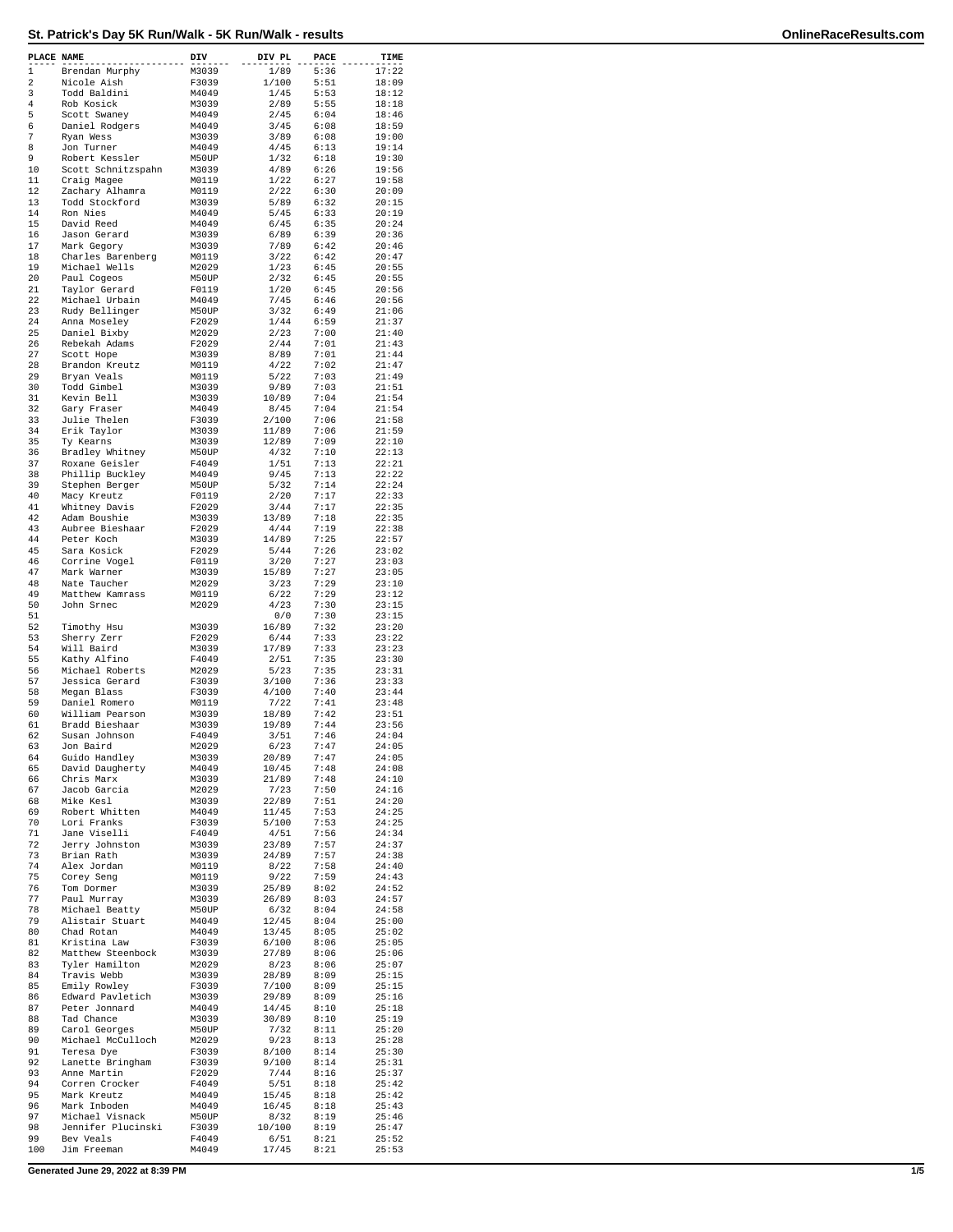## **St. Patrick's Day 5K Run/Walk - 5K Run/Walk - results OnlineRaceResults.com**

| PLACE NAME |                                       | DIV            | DIV PL           | PACE         | TIME           |
|------------|---------------------------------------|----------------|------------------|--------------|----------------|
| 101        | Tony Gerome                           | M3039          | 31/89            | 8:23         | 25:57          |
| 102        | Keri Feil                             | F3039          | 11/100           | 8:24         | 26:01          |
| 103<br>104 | Jennifer Swaney<br>Doug Jones         | F3039<br>M3039 | 12/100<br>32/89  | 8:25<br>8:25 | 26:04<br>26:05 |
| 105        | Mark Roberts                          | M50UP          | 9/32             | 8:26         | 26:08          |
| 106        | Jerry Keating                         | M3039          | 33/89            | 8:26         | 26:08          |
| 107        | Robert Seydel                         | M4049          | 18/45            | 8:26         | 26:09          |
| 108        | Corrine Bell                          | F3039          | 13/100           | 8:27         | 26:11          |
| 109<br>110 | Brian Jensen                          | M4049          | 19/45            | 8:27         | 26:11          |
| 111        | Daniel Hauser<br>Orlando Chacon       | M3039<br>M4049 | 34/89<br>20/45   | 8:28<br>8:31 | 26:14<br>26:22 |
| 112        | Ken Hammerle                          | M50UP          | 10/32            | 8:32         | 26:26          |
| 113        | Stephen Brundige                      | M3039          | 35/89            | 8:32         | 26:27          |
| 114        | Mike Wagner                           | M2029          | 10/23            | 8:32         | 26:27          |
| 115        | Annie Caldwell                        | F2029          | 8/44             | 8:33         | 26:28          |
| 116        | Megan Mahlman                         | F2029          | 9/44             | 8:33         | 26:29          |
| 117<br>118 | Jay Fluent<br>Andrew Robertson        | M4049<br>M2029 | 21/45<br>11/23   | 8:35<br>8:35 | 26:35<br>26:37 |
| 119        | Sean Davis                            | M3039          | 36/89            | 8:37         | 26:41          |
| 120        | Brian Ewert                           | M4049          | 22/45            | 8:38         | 26:46          |
| 121        | David McAtee                          | M50UP          | 11/32            | 8:39         | 26:46          |
| 122        | Ben Johnson                           | M2029          | 12/23            | 8:39         | 26:47          |
| 123<br>124 | Christine Murphy<br>Maria Cantrell    | F4049<br>F4049 | 7/51<br>8/51     | 8:40<br>8:40 | 26:52<br>26:52 |
| 125        | Mike Plante                           | M50UP          | 12/32            | 8:42         | 26:57          |
| 126        | Brian Kimberly                        | M3039          | 37/89            | 8:43         | 26:59          |
| 127        | Amber Obechina                        | F3039          | 14/100           | 8:44         | 27:02          |
| 128        | Cliff Neutuschie                      | M3039          | 38/89            | 8:44         | 27:03          |
| 129<br>130 | Daniel Taoka<br>Amy Goings            | M3039<br>F3039 | 39/89<br>15/100  | 8:44<br>8:45 | 27:05<br>27:05 |
| 131        | Aaron Kempf                           | M3039          | 40/89            | 8:45         | 27:06          |
| 132        | Kendra Nachtrieb                      | F3039          | 16/100           | 8:45         | 27:07          |
| 133        | Libby Condry                          | F3039          | 17/100           | 8:46         | 27:08          |
| 134        | Lana Stremick                         | F3039          | 18/100           | 8:46         | 27:08          |
| 135        | Rachel Brekken                        | F3039          | 19/100           | 8:46         | 27:09          |
| 136<br>137 | Jaime Geer<br>Joshua Dove             | F3039<br>M3039 | 20/100<br>41/89  | 8:46<br>8:46 | 27:09<br>27:10 |
| 138        | Aaron Chance                          | M3039          | 42/89            | 8:46         | 27:10          |
| 139        | Steve Poland                          | M50UP          | 13/32            | 8:47         | 27:13          |
| 140        | Michael Hooks                         | M3039          | 43/89            | 8:48         | 27:16          |
| 141        | Gregory Oelrichs                      | M3039          | 44/89            | 8:49         | 27:18          |
| 142<br>143 | Rafael Moreno<br>Paul Deandrea        | M4049<br>M4049 | 23/45<br>24/45   | 8:49<br>8:51 | 27:18<br>27:25 |
| 144        | David Feil                            | M3039          | 45/89            | 8:51         | 27:26          |
| 145        | Anne Gish                             | F3039          | 21/100           | 8:51         | 27:26          |
| 146        | Jr Martin                             | M4049          | 25/45            | 8:53         | 27:33          |
| 147        | Daniel Dotts                          | M4049          | 26/45            | 8:56         | 27:40          |
| 148<br>149 | Rebecca Dalzell<br>Jon Sisk           | F3039<br>M3039 | 22/100<br>46/89  | 8:56<br>8:56 | 27:40<br>27:41 |
| 150        | Doug Graham                           | M4049          | 27/45            | 8:57         | 27:42          |
| 151        | Liz Gillen                            | F4049          | 9/51             | 8:57         | 27:43          |
| 152        | Mark Stuemky                          | M4049          | 28/45            | 8:58         | 27:48          |
| 153        | Melissa Mroczek                       | F3039          | 23/100           | 8:59         | 27:49          |
| 154<br>155 | Sara Deppiesse<br>Justin Cochrane     | F2029<br>M0119 | 10/44<br>10/22   | 8:59<br>8:59 | 27:50<br>27:50 |
| 156        | Cody Williams                         | M0119          | 11/22            | 9:00         | 27:53          |
| 157        | David Miles                           | M2029          | 13/23            | 9:01         | 27:57          |
| 158        | Vance Meyer                           | M50UP          | 14/32            | 9:02         | 28:00          |
| 159        | Tim Galbraith                         | M4049          | 29/45            | 9:03         | 28:01          |
| 160<br>161 | Andrew McKee<br>Stephanie Stones      | M3039<br>F3039 | 47/89<br>24/100  | 9:04<br>9:04 | 28:05<br>28:06 |
| 162        | Michael Allison                       | M4049          | 30/45            | 9:07         | 28:14          |
| 163        | Peter Catterall                       | M0119          | 12/22            | 9:07         | 28:14          |
| 164        | Peter Morris                          | M3039          | 48/89            | 9:08         | 28:19          |
| 165        | Faith Ann Morell                      | F3039          | 25/100           | 9:09         | 28:20          |
| 166<br>167 | Laurence Potter<br>Anotonella Waidler | M50UP<br>F3039 | 15/32<br>26/100  | 9:09<br>9:09 | 28:20<br>28:22 |
| 168        | Rebecca MacKay                        | F3039          | 27/100           | 9:10         | 28:25          |
| 169        | Steve Maas                            | M4049          | 31/45            | 9:10         | 28:25          |
| 170        | Henry Benjamin                        | M50UP          | 16/32            | 9:10         | 28:25          |
| 171        | Robert King                           | M3039          | 49/89            | 9:12         | 28:30          |
| 172<br>173 | David Quesnell<br>Josh Fotheringham   | M50UP<br>M3039 | 17/32<br>50/89   | 9:12<br>9:13 | 28:31<br>28:32 |
| 174        | Haley Kroll                           | F0119          | 4/20             | 9:13         | 28:32          |
| 175        | Brian Young                           | M2029          | 14/23            | 9:13         | 28:32          |
| 176        | Steve Baker                           | M3039          | 51/89            | 9:14         | 28:36          |
| 177        | Brooke Cass                           | F0119          | 5/20             | 9:14         | 28:37          |
| 178<br>179 | Jeanne Mahlman<br>Shella Hales        | F3039<br>F3039 | 28/100<br>29/100 | 9:15<br>9:15 | 28:40<br>28:41 |
| 180        | Jennifer Koenig                       | F3039          | 30/100           | 9:16         | 28:43          |
| 181        | Chance Serrano                        | M0119          | 13/22            | 9:16         | 28:44          |
| 182        | Brittany Fotheringham                 | F3039          | 31/100           | 9:18         | 28:49          |
| 183        | Liinu Castaneda                       | F3039          | 32/100           | 9:19         | 28:50          |
| 184        | Angie Salas                           | F4049          | 10/51            | 9:20         | 28:54          |
| 185<br>186 | Shawn McGoff<br>Andrew Stirling       | M3039<br>M4049 | 52/89<br>32/45   | 9:20<br>9:20 | 28:54<br>28:55 |
| 187        | Kim Cowie                             | F3039          | 33/100           | 9:21         | 28:58          |
| 188        | Candice Seng                          | F3039          | 34/100           | 9:22         | 29:00          |
| 189        | Stephanie Vigil                       | F4049          | 11/51            | 9:22         | 29:02          |
| 190<br>191 | Colleen Russell                       | F3039          | 35/100           | 9:23         | 29:03          |
| 192        | Kelly Riordan<br>Neil Mallinson       | F2029<br>M3039 | 11/44<br>53/89   | 9:23<br>9:23 | 29:04<br>29:05 |
| 193        | Justin Kruse                          | M2029          | 15/23            | 9:23         | 29:06          |
| 194        | Carolyn Thomas                        | F3039          | 36/100           | 9:24         | 29:06          |
| 195        | Meredith Srnec                        | F2029          | 12/44            | 9:24         | 29:07          |
| 196        | Michelle Dawson                       | F4049          | 12/51            | 9:24         | 29:08          |
| 197<br>198 | Krissy Keating<br>Elizabeth Bunker    | M3039<br>F0119 | 54/89<br>6/20    | 9:25<br>9:27 | 29:10<br>29:16 |
| 199        | Alexandra Hall                        | F0119          | 7/20             | 9:27         | 29:16          |
| 200        | Jacove Snapp-Cook                     | F3039          | 37/100           | 9:28         | 29:21          |

**Generated June 29, 2022 at 8:39 PM 2/5**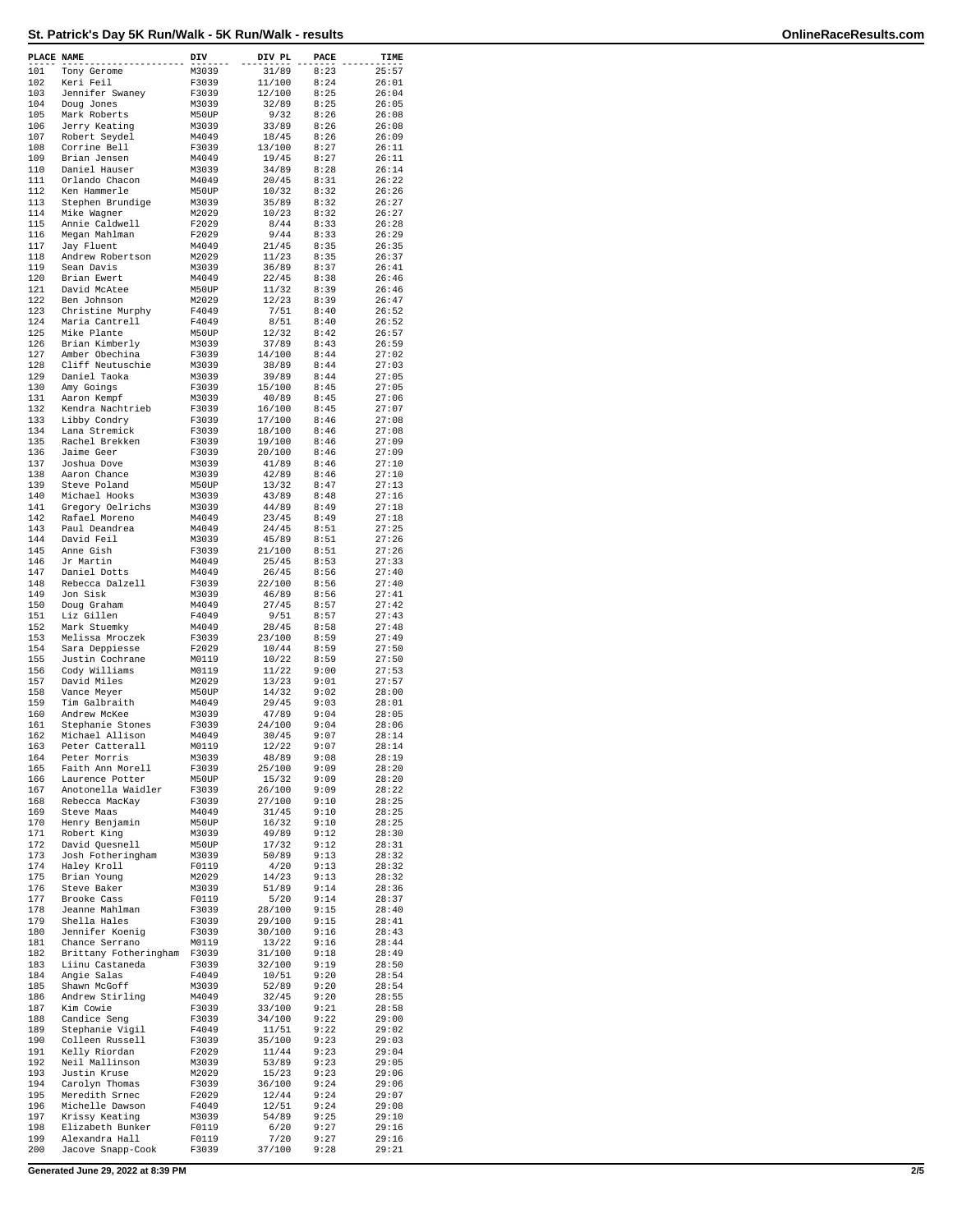| PLACE NAME |                                        | DIV            | DIV PL          | PACE           | TIME           |
|------------|----------------------------------------|----------------|-----------------|----------------|----------------|
| 201        | Pamela Paulsen                         | F4049          | 13/51           | 9:29           | 29:23          |
| 202        | Deb Tozer                              | F3039          | 38/100          | 9:29           | 29:23          |
| 203<br>204 | Brent Liebchen<br>Julia Vietella       | M3039<br>F0119 | 55/89<br>8/20   | 9:30<br>9:30   | 29:24<br>29:25 |
| 205        | John Herring                           | M4049          | 33/45           | 9:30           | 29:26          |
| 206        | Aly Miller                             | F0119          | 9/20            | 9:30           | 29:26          |
| 207<br>208 | Lindsay Hetherington<br>Patrick Cordes | F3039          | 39/100          | 9:31<br>9:31   | 29:30          |
| 209        | Alyssa Abbott                          | M4049<br>F0119 | 34/45<br>10/20  | 9:31           | 29:30<br>29:30 |
| 210        | Maggy Gorden                           | F3039          | 40/100          | 9:32           | 29:33          |
| 211        | Monica Ford                            | F4049          | 14/51           | 9:36<br>9:36   | 29:43          |
| 212<br>213 | Don Koenig<br>David Miller             | M3039<br>M4049 | 56/89<br>35/45  | 9:36           | 29:44<br>29:46 |
| 214        | Megan Mercado                          | F2029          | 13/44           | 9:36           | 29:46          |
| 215        | Rebecca Gloyd                          | F3039          | 41/100          | 9:37           | 29:48          |
| 216<br>217 | John Romero<br>John Mercado            | M4049<br>M2029 | 36/45<br>16/23  | 9:37<br>9:37   | 29:48<br>29:48 |
| 218        | Wayne Notafraid                        | M50UP          | 18/32           | 9:37           | 29:49          |
| 219        | Laurel Lovejoy                         | F3039          | 42/100          | 9:39           | 29:52          |
| 220<br>221 | Kelli Duffy<br>Dorothy Becht           | F2029<br>F4049 | 14/44<br>15/51  | 9:41<br>9:43   | 30:00<br>30:05 |
| 222        | Sherry Job                             | F4049          | 16/51           | 9:43           | 30:06          |
| 223        | Natasha Nightengale                    | F2029          | 15/44           | 9:43           | 30:07          |
| 224        | Lindsay Millward                       | F3039          | 43/100          | 9:45           | 30:13          |
| 225<br>226 | Alex Becht<br>Heather Connors          | M0119<br>F3039 | 14/22<br>44/100 | 9:46<br>9:46   | 30:15<br>30:15 |
| 227        | Sara Wess                              | F2029          | 16/44           | 9:46           | 30:15          |
| 228        | Leah Gussett                           | F3039          | 45/100          | 9:46           | 30:16          |
| 229<br>230 | Matt Cassady                           | F2029          | 17/44<br>57/89  | 9:47           | 30:18          |
| 231        | Lonnie Hill<br>Tina Skirde             | M3039<br>F3039 | 46/100          | 9:47<br>9:48   | 30:19<br>30:20 |
| 232        | Lindsey Bradley                        | F2029          | 18/44           | 9:49           | 30:26          |
| 233        | Michael Millward                       | M3039          | 58/89           | 9:49           | 30:26          |
| 234<br>235 | Melissa Kruse<br>Stephen Lewis         | F2029          | 19/44<br>59/89  | 9:50<br>9:51   | 30:27<br>30:30 |
| 236        | Kristy Albrechtsen                     | M3039<br>F3039 | 47/100          | 9:51           | 30:31          |
| 237        | Theran Junck                           | M3039          | 60/89           | 9:51           | 30:31          |
| 238        | Melyssa Whaley                         | F2029          | 20/44           | 9:51           | 30:32          |
| 239<br>240 | Angela Leitch<br>Grant Knowlton        | F2029<br>M2029 | 21/44<br>17/23  | 9:52<br>9:52   | 30:33<br>30:34 |
| 241        | Robert Leitch                          | M50UP          | 19/32           | 9:53           | 30:38          |
| 242        | Matthew Hamm                           | M2029          | 18/23           | 9:53           | 30:38          |
| 243        | Julia McQueen                          | F4049          | 17/51           | 9:54           | 30:39          |
| 244<br>245 | Amanda Lewis<br>Keri Francanilla       | F2029<br>F3039 | 22/44<br>48/100 | 9:54<br>9:54   | 30:40<br>30:41 |
| 246        | Christina Nalen                        | F4049          | 18/51           | 9:55           | 30:42          |
| 247        | Scott Poppers                          | M3039          | 61/89           | 9:55           | 30:44          |
| 248        | Patrick Wilson                         | M4049          | 37/45           | 9:56           | 30:46          |
| 249<br>250 | John Cruz<br>Kristen Davis             | M3039<br>F3039 | 62/89<br>49/100 | 9:56<br>9:57   | 30:48<br>30:50 |
| 251        | Leticia Arnopoulis                     | F4049          | 19/51           | 9:57           | 30:50          |
| 252        | Shelley Cassady                        | F2029          | 23/44           | 9:59           | 30:55          |
| 253<br>254 | Philip Barenberg<br>Paula King         | M50UP<br>M4049 | 20/32<br>38/45  | 10:00<br>10:00 | 30:58<br>31:00 |
| 255        | Spencer Campbell                       | M0119          | 15/22           | 10:01          | 31:01          |
| 256        | Kristen Mion                           | F2029          | 24/44           | 10:05          | 31:15          |
| 257        | Benjamin Aarhaus                       | M2029          | 19/23           | 10:06          | 31:16          |
| 258<br>259 | Alyssa Aarhaus<br>Anne McDermott       | F2029<br>F4049 | 25/44<br>20/51  | 10:06<br>10:07 | 31:19<br>31:21 |
| 260        | Beckie Johnson                         | F3039          | 50/100          | 10:07          | 31:21          |
| 261        | Justin Galbraith                       | M0119          | 16/22           | 10:08          | 31:22          |
| 262        | Deborah Wilson                         | F3039          | 51/100          | 10:10          | 31:29          |
| 263<br>264 | Carolyn Campbell<br>Senthil Annash     | F50UP<br>M3039 | 1/17<br>63/89   | 10:10<br>10:11 | 31:29<br>31:32 |
| 265        | Cathy Novak                            | F50UP          | 2/17            | 10:11          | 31:34          |
| 266        | Matt Baade                             | M3039          | 64/89           | 10:12          | 31:35          |
| 267<br>268 | Courtney Madsen<br>Stephen Kennicutt   | F2029<br>M0119 | 26/44<br>17/22  | 10:13<br>10:13 | 31:38<br>31:40 |
| 269        | Prasad Selvarat                        | M3039          | 65/89           | 10:14          | 31:43          |
| 270        | John McInroy                           | M4049          | 39/45           | 10:15          | 31:44          |
| 271        | Diane Stoner                           | F4049          | 21/51           | 10:15          | 31:45          |
| 272<br>273 | Skip Jenkins<br>Tyler Steele           | M3039<br>M0119 | 66/89<br>18/22  | 10:16<br>10:18 | 31:50<br>31:53 |
| 274        | Esther Bianc Books                     | F3039          | 52/100          | 10:18          | 31:54          |
| 275        | Emmie Rooney                           | F3039          | 53/100          | 10:18          | 31:55          |
| 276        | Vikki Migoya                           | F4049          | 22/51           | 10:18          | 31:56          |
| 277<br>278 | Megan Land<br>Anne Romano              | F3039<br>F4049 | 54/100<br>23/51 | 10:19<br>10:19 | 31:57<br>31:59 |
| 279        | Robin Marx                             | F4049          | 24/51           | 10:19          | 31:59          |
| 280        | Dale Rowley                            | M3039          | 67/89           | 10:20          | 32:00          |
| 281<br>282 | Robin Kittel                           | F50UP          | 3/17            | 10:21          | 32:05          |
| 283        | Lori Walters<br>Cammie Johnson         | F3039<br>F4049 | 55/100<br>25/51 | 10:22<br>10:22 | 32:07<br>32:08 |
| 284        | Jeremy Frank                           | M3039          | 68/89           | 10:23          | 32:10          |
| 285        | Charity Hardman                        | F3039          | 56/100          | 10:24          | 32:14          |
| 286<br>287 | Cassie Smith<br>Stephen Catterall      | F2029<br>M50UP | 27/44<br>21/32  | 10:24<br>10:25 | 32:14<br>32:16 |
| 288        | Laura Cawthorne                        | F4049          | 26/51           | 10:25          | 32:18          |
| 289        | Tony Strong                            | M3039          | 69/89           | 10:26          | 32:19          |
| 290        | Laurie Rose Kepros                     | F3039          | 57/100          | 10:26          | 32:21          |
| 291<br>292 | Caitlan Mannel<br>Theo Davis           | F0119<br>M3039 | 11/20<br>70/89  | 10:28<br>10:28 | 32:27<br>32:27 |
| 293        | Jodi Chalupa                           | F3039          | 58/100          | 10:31          | 32:34          |
| 294        | Gregory Weiler                         | M3039          | 71/89           | 10:31          | 32:36          |
| 295        | Seth Baker                             | M3039          | 72/89           | 10:35          | 32:47          |
| 296<br>297 | Michelle R. Gerlitz<br>Annie Catterall | F4049<br>F0119 | 27/51<br>12/20  | 10:35<br>10:36 | 32:48<br>32:51 |
| 298        | Jayne Kafka                            | F2029          | 28/44           | 10:38          | 32:58          |
| 299        | Catie Vitella                          | F0119          | 13/20           | 10:39          | 32:59          |
| 300        | Arvind Niranjan                        | M3039          | 73/89           | 10:40          | 33:03          |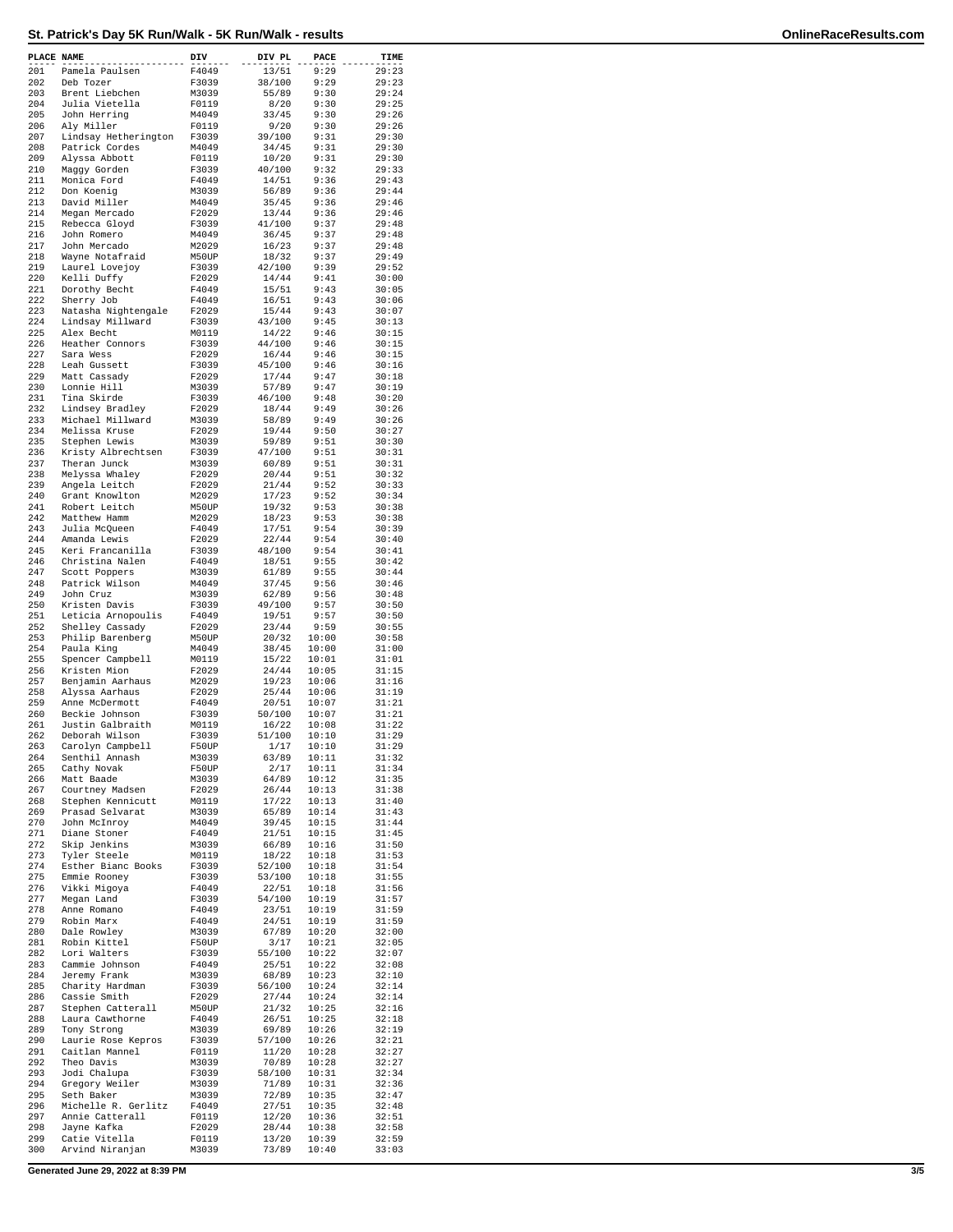| PLACE NAME |                                       | DIV            | DIV PL           | PACE           | TIME           |
|------------|---------------------------------------|----------------|------------------|----------------|----------------|
| 301        | Crystal Baker                         | F2029          | 29/44            | 10:47          | 33:26          |
| 302        | Kenya Jenkins                         | F3039          | 59/100           | 10:49          | 33:30          |
| 303<br>304 | Kim Lancaster<br>Richard Ralston      | F3039<br>M4049 | 60/100<br>40/45  | 10:49<br>10:50 | 33:31<br>33:34 |
| 305        | Linda Jordan                          | F50UP          | 4/17             | 10:52          | 33:39          |
| 306        | Jill Wilson                           | F2029          | 30/44            | 10:52          | 33:41          |
| 307<br>308 | Michaela Boushie                      | F3039<br>M4049 | 61/100           | 10:53<br>10:53 | 33:44<br>33:44 |
| 309        | Gary Cawthorne<br>Jennifer Munnel     | F0119          | 41/45<br>14/20   | 10:58          | 33:57          |
| 310        | Bill Campbell                         | M50UP          | 22/32            | 10:59          | 34:02          |
| 311        | Jon Morrison                          | M0119          | 19/22            | 11:01          | 34:08          |
| 312<br>313 | Lisa Dragseth<br>Deb Shanks           | F4049<br>F4049 | 28/51<br>29/51   | 11:01<br>11:01 | 34:09<br>34:09 |
| 314        | Tracy Bloodworth                      | M4049          | 42/45            | 11:03          | 34:13          |
| 315        | Mike Morrison                         | M3039          | 74/89            | 11:04          | 34:18          |
| 316<br>317 | Jen Rodgers<br>Stephanie Parr         | F4049<br>F3039 | 30/51<br>62/100  | 11:05<br>11:05 | 34:20<br>34:21 |
| 318        | Josh Markel                           | M2029          | 20/23            | 11:06          | 34:24          |
| 319        | Sadie Iverson                         | F2029          | 31/44            | 11:07          | 34:27          |
| 320        | Heather Mayne                         | F3039          | 63/100           | 11:07          | 34:27          |
| 321<br>322 | Nick Dandridge<br>Jerry Brelsford     | M50UP<br>M2029 | 23/32<br>21/23   | 11:08<br>11:08 | 34:29<br>34:31 |
| 323        | Tara Pallis                           | F3039          | 64/100           | 11:09          | 34:33          |
| 324        | Andrew Howard                         | M3039          | 75/89            | 11:10          | 34:34          |
| 325<br>326 | Stacey Kimberly<br>Brett Moses        | F2029          | 32/44<br>76/89   | 11:10<br>11:10 | 34:35          |
| 327        | Nicole Post                           | M3039<br>F3039 | 65/100           | 11:10          | 34:36<br>34:37 |
| 328        | Daniel Kennicutt                      | M0119          | 20/22            | 11:11          | 34:39          |
| 329        | Benjamin Post                         | M3039          | 77/89            | 11:11          | 34:40          |
| 330<br>331 | Spencer Mion<br>Jennifer Griego       | M2029<br>F2029 | 22/23<br>33/44   | 11:15<br>11:15 | 34:51<br>34:51 |
| 332        | Mark Bacchetti                        | M2029          | 23/23            | 11:17          | 34:57          |
| 333        | Kristen Burkett                       | F4049          | 31/51            | 11:18          | 34:59          |
| 333        | Ronda Plock                           | F50UP          | 14/14            | 22:18          | 1:09:06        |
| 334<br>335 | Glenn Jones<br>Andrea Coppin          | M50UP<br>F3039 | 24/32<br>66/100  | 11:18<br>11:18 | 35:00<br>35:02 |
| 336        | Luke Begley                           | M0119          | 21/22            | 11:18          | 35:02          |
| 337        | John Kearns                           | M50UP          | 25/32            | 11:19          | 35:04          |
| 338        | Janeen Galligan                       | F4049          | 32/51            | 11:19          | 35:04          |
| 339<br>340 | Carrie Clark<br>Kathy Barnes          | F3039<br>F3039 | 67/100<br>68/100 | 11:20<br>11:21 | 35:08<br>35:09 |
| 341        | Sarah Hager                           | F2029          | 34/44            | 11:23          | 35:17          |
| 342        | Michelle Serrano                      | F3039          | 69/100           | 11:24          | 35:19          |
| 343<br>344 | Jason Lange                           | M3039          | 78/89            | 11:24          | 35:19          |
| 345        | Gary Williams<br>Michelle Poppers     | M50UP<br>F3039 | 26/32<br>70/100  | 11:26<br>11:26 | 35:25<br>35:25 |
| 346        | Paul Beswick                          | M3039          | 79/89            | 11:26          | 35:26          |
| 347        | Beth Aguirre                          | F4049          | 33/51            | 11:30          | 35:37          |
| 348<br>349 | Tonya West<br>Michelle Benjamin       | F4049<br>F2029 | 34/51<br>35/44   | 11:32<br>11:34 | 35:43<br>35:49 |
| 350        | Michelle Robinette                    | F3039          | 71/100           | 11:35          | 35:54          |
| 351        | Catherine Newman                      | F4049          | 35/51            | 11:36          | 35:56          |
| 352        | David Kennicutt                       | M50UP          | 27/32            | 11:37          | 35:58          |
| 353<br>354 | Janice Barringer<br>Leann Biesterfelt | F50UP<br>F50UP | 5/17<br>6/17     | 11:38<br>11:40 | 36:04<br>36:10 |
| 355        | Jana Sizemorestrong                   | F3039          | 72/100           | 11:42          | 36:14          |
| 356        | Kevin Pallis                          | M3039          | 80/89            | 11:42          | 36:16          |
| 357<br>358 | Kellylynn Payne<br>W Michael Rucker   | F3039          | 73/100           | 11:44          | 36:21          |
| 359        | Tyler McCarty                         | M4049<br>M3039 | 43/45<br>81/89   | 11:46<br>11:46 | 36:28<br>36:29 |
| 360        | Sowmya Sudhindranath                  | F3039          | 74/100           | 11:51          | 36:42          |
| 361        | Tammy Niederman                       | F4049          | 36/51            | 11:58          | 37:03          |
| 362<br>363 | Jill Larson<br>Jennifer Vitella       | F2029<br>F4049 | 36/44<br>37/51   | 12:00<br>12:01 | 37:10<br>37:14 |
| 364        | Trudy Baade                           | F3039          | 75/100           | 12:04          | 37:24          |
| 365        | Andrea Madouros                       | F3039          | 76/100           | 12:08          | 37:35          |
| 366        | Deann Beatty                          | F4049          | 38/51            | 12:12          | 37:49          |
| 367<br>368 | Gregg Randall<br>Kaysie Schwartz      | M3039<br>F3039 | 82/89<br>77/100  | 12:14<br>12:16 | 37:54<br>38:00 |
| 369        | Jocelyn Ervin                         | F4049          | 39/51            | 12:17          | 38:02          |
| 370        | Tracy Trotter                         | F3039          | 78/100           | 12:17          | 38:04          |
| 371<br>372 | Kirk J. Harris<br>Shannon MacKay      | M3039<br>F0119 | 83/89<br>15/20   | 12:17<br>12:17 | 38:04<br>38:04 |
| 373        | Kathy Hedrick                         | F4049          | 40/51            | 12:18          | 38:07          |
| 374        | Aiko Abbott                           | F4049          | 41/51            | 12:25          | 38:27          |
| 375        | Johnathon Timmins                     | M3039          | 84/89            | 12:26          | 38:31          |
| 376<br>377 | Javier Rivera<br>Susan Sells          | M3039<br>F3039 | 85/89<br>79/100  | 12:28<br>12:29 | 38:36<br>38:41 |
| 378        | Rebecca Rounds                        | F3039          | 80/100           | 12:33          | 38:54          |
| 379        | Jacque Bird                           | F4049          | 42/51            | 12:35          | 38:59          |
| 380        | Staci Thompson                        | F3039          | 81/100           | 12:35          | 39:00          |
| 381<br>382 | Thomas McKernan<br>Cindy Begley       | M4049<br>F4049 | 44/45<br>43/51   | 12:35<br>12:35 | 39:00<br>39:00 |
| 383        | Melissa Montgomery                    | F4049          | 44/51            | 12:35          | 39:00          |
| 384        | Cindy Keefe                           | F3039          | 82/100           | 12:36          | 39:02          |
| 385<br>386 | Marty Carey                           | F50UP<br>F50UP | 7/17             | 12:39<br>12:43 | 39:13          |
| 387        | Cathy Tinetti<br>Jill Hepp            | F4049          | 8/17<br>45/51    | 12:45          | 39:23<br>39:30 |
| 388        | Laurie Kearns                         | F50UP          | 9/17             | 12:45          | 39:31          |
| 389        | Steve Tinetti                         | M50UP          | 28/32            | 12:46          | 39:33          |
| 390<br>391 | Brandon Montgomery<br>Joel Bundick    | M0119<br>M4049 | 22/22<br>45/45   | 12:46<br>12:46 | 39:33<br>39:34 |
| 392        | Jerry Potter                          | M50UP          | 29/32            | 12:46          | 39:34          |
| 393        | Maya Rodgers                          | F0119          | 16/20            | 12:47          | 39:37          |
| 394        | Bob Hartley                           | M50UP          | 30/32            | 12:55          | 40:02          |
| 395<br>396 | Anna Mallinson<br>Melissa Randall     | F3039<br>F3039 | 83/100<br>84/100 | 12:58<br>13:00 | 40:11<br>40:16 |
| 397        | Kenneth Turpin                        | M3039          | 86/89            | 13:04          | 40:30          |
| 398        | Kari Knowles                          | F3039          | 85/100           | 13:08          | 40:41          |
| 399        | Diane Authier                         | F4049          | 46/51            | 13:08          | 40:42          |